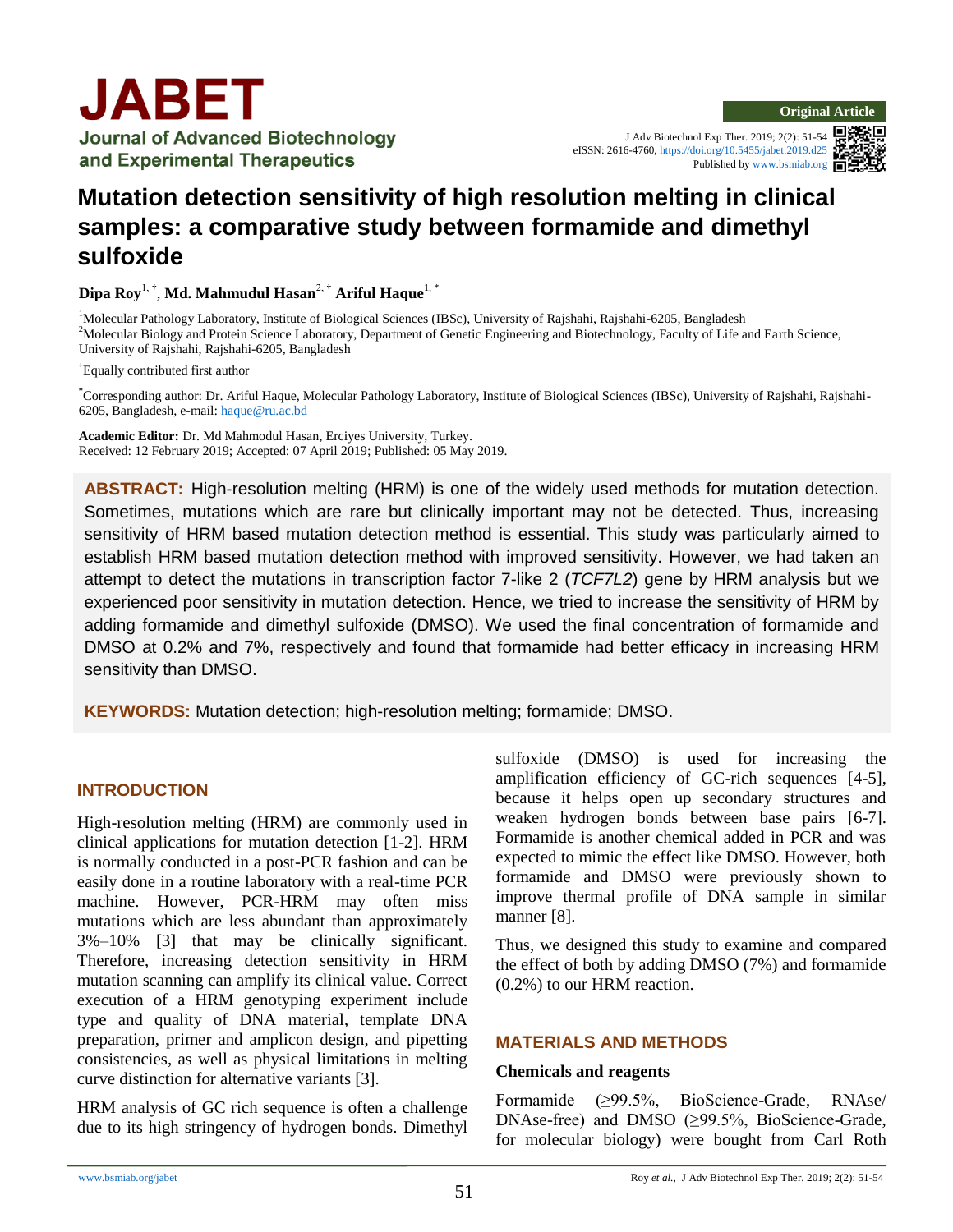(German)*.* GoTaq® qPCR master mix (2X) were collected from Promega (USA). Sodium acetate, ethanol, and glycogen were from Sigma-Aldrich (USA). Primer was custom synthesized from IDT (Integrated DNA Technologies), Malaysia.

#### **Sample collection, DNA isolation and purification**

This study included blood sample of 657 Bangladeshi individuals consisting 327 of type 2 diabetic patients and 330 of non-diabetic individual. The blood samples were collected to study the correlation between type 2 diabetes and *TCF7L2* polymorphism. In this regard, consent of the individuals was taken. Approval regarding this study was given by the Institutional Animal, Medical Ethics, Biosafety and Biosecurity Committee (IAMEBBC) for Experimentations on Animal, Human, Microbes and Living Natural Sources (Memo number: 58/320/IAMEBBC/IBSc), Institute of Biological Sciences (IBSc), University of Rajshahi, Rajshahi, Bangladesh. However, isolation of genomic DNA was carried out by using Blood DNA Preparation Kit (Jena Bioscience, German) according to the manufacturer's protocol. Then the isolated DNA samples were subjected to purification. 200 µL of DNA sample (previously dissolved in distilled water) was taken in 1.5 mL micro-centrifuge tube and 100 µL CHCl3 was added. Then 100 µL phenol was added slowly prior to vortex. The mixture was then spun at 13000 rpm for 5 min and 200 µL supernatant was transferred in a new 1.5 mL micro-centrifuge tube. Sodium acetate  $(20 \mu L)$ , ethanol  $(550 \mu L)$ , and glycogen (3 µL) were added with the supernatant and placed at - 10°C for 30 min. The mixture was centrifuged at 13000 rpm for 10 min and the supernatant was discarded. A washing step with 70% ethanol was followed and the pellet was left to dry. Finally, the DNA pellet was dissolved in distilled water and the concentration of each sample was measured by using a nano-drop spectrophotometer (Nano Drop 2000, Thermo Scientific, USA). As concentration of DNA needed to be equal for HRM analysis, a template dilution series was carried out following the concentration of DNA of each sample.

#### **Polymerase chain reaction (PCR) analysis**

A gradient PCR was performed to determine the optimum annealing temperature of the new primer set. Gradient PCR was carried out by using SureCycler 8800 (Agilent Technologies, USA). The *TCF7L2* primer sequence was as follows: forward: 5<sup>'</sup>-CTGTGCTGCCTAACACAACT-3' and, reverse: 5'- GGCAAAAACGACACCTCTTG-3'. The PCR mixture (50 µL) comprises 25 µL GoTaq® Hot start PCR master mix  $(2X)$ , 1  $\mu$ L of both forward and reverse primer (10) mM), 1  $\mu$ L of template DNA, and 22  $\mu$ L of nuclease free water. Cycling conditions were initial PCR activation step of 3 min at 95°C, followed by 40 cycles of 95°C for 30 s, 55-62°C for 30 s, 72°C for 30 s and a final extension of 72°C for 10 min. Finally, PCR reactions were analyzed on 1.5% agarose gel using a gel documentation system (Red™ Imaging System, Alpha Innotech's, USA) to check the temperature of corresponding reaction that revealed brighter band.

For confirmation that the annealing temperature was optimized, PCR was run again with the conditions in which DNA amplification was appropriately occurred in gradient PCR. Other cycling conditions were same as gradient PCR and the PCR product was checked again on 1.5% agarose gel. The size of PCR product was tracked using 1 kb plus DNA ladder (Tiangen, Beijing, China) as DNA marker.

### **High-resolution melting (HRM) analysis**

HRM analysis was carried out by using  $Eco<sup>TM</sup>$  real-time PCR system (Illumina®, USA). The PCR mixture that served as control (10  $\mu$ L) comprises 5  $\mu$ L GoTaq® qPCR master mix  $(2X)$ ,  $0.5 \mu L$  of both forward and reverse primer (10 mM), 1 µL of template DNA, and nuclease free water upto 10 µL. Other two different conditions were made by adding formamide and DMSO at 0.2% and 7% of the final concentration respectively. Cycling conditions were initial PCR step (polymerase activation) of 10 min at 95°C, followed by 40 cycles of 95°C for 10 s, 60°C for 30 s, 72°C for 15 s. PCR reaction specificity was confirmed by high resolution melt curve analysis at 95°C for 15 s, 55°C for 15 s, 95°C for 15 s.

# **RESULT**

#### **Determination of optimum annealing temperature**

After gradient PCR with 8 different annealing temperatures (55 $\degree$ C to 62 $\degree$ C), we found that amplification of *TCF7L2* primer was occurred at all temperatures except 55°C (Figure 1A). But, the highest amplification was resulted at 60°C showing the brightest band (Figure 1A).

Moreover, when we ran PCR for confirmation of annealing temperature (60°C), we observed that amplification of *TCF7L2* primer was occurred in all of the replicates (Figure 1B). Thereafter, we confirmed and finalized that the annealing temperature of *TCF7L2* primer was 60°C and conducted further experiment.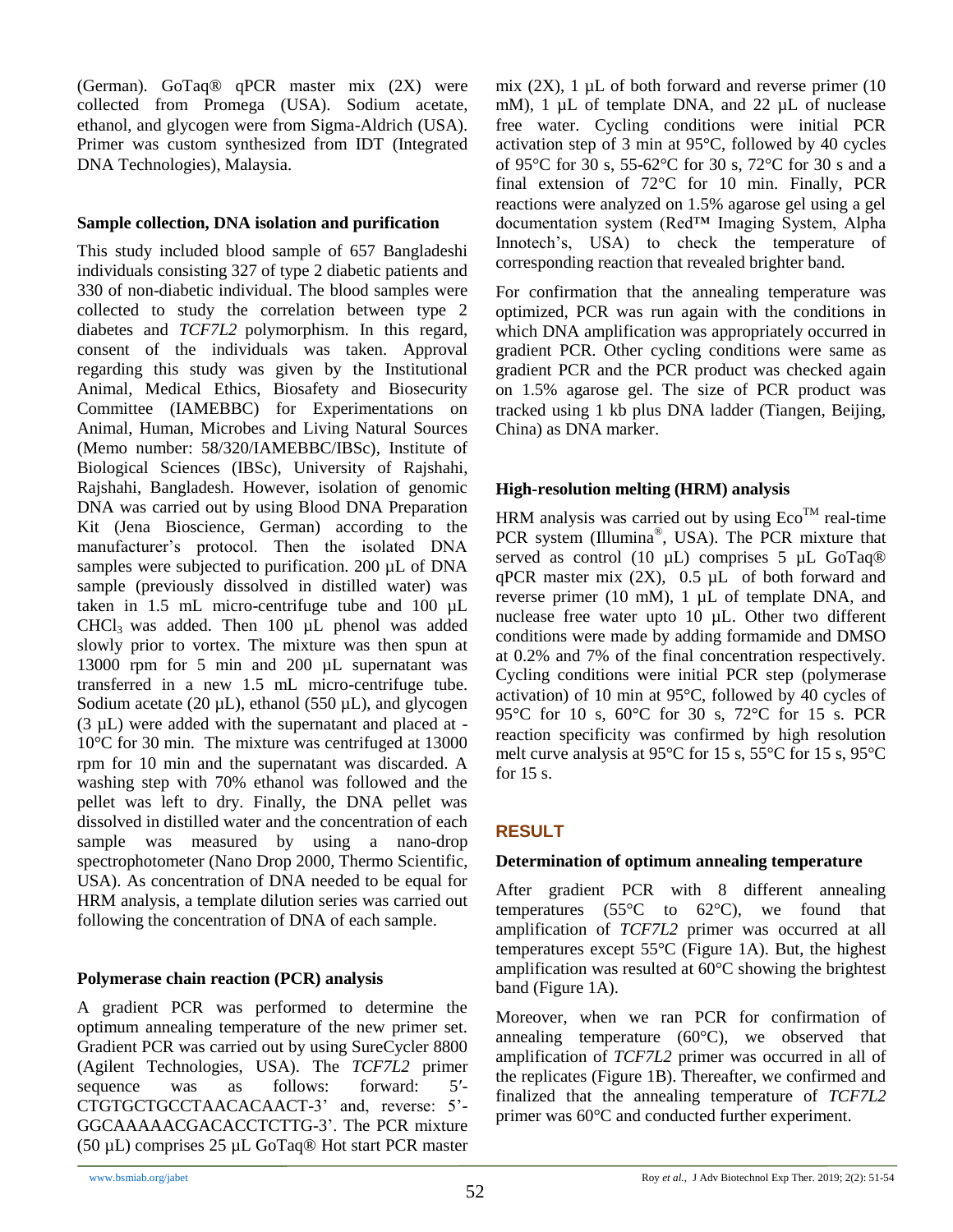

**Figure 1.** Gel photograph after (A) gradient PCR at 55-62°C, and (B) normal PCR at only 60°C. In case of gradient PCR, lanes 1, 2, 3, 4, 5, 6, 7, and 8 represent PCR products of corresponding annealing temperature of 55, 56, 57, 58, 59, 60, 61, and 62°C respectively, where lane 6 (annealing temperature is 60°C) showed the brightest band. In case of normal PCR, lane 1 represents DNA ladder (1 kb plus), whereas lane 2, 3, 4, and 5 represent four different PCR products (~160 bp) at only 60°C annealing temperature.

#### **High-resolution melting (HRM) analysis**

According to the result, when none of the DMSO and formamide was used (control), curves were compact and hardly distinguishable (Figure 2A). But compare to control, the curves were readily distinguishable due to using 0.2% formamide (Figure 2B). When we used both of the DMSO and formamide, the curve resulting from 7% DMSO sample was almost similar to the control, whereas 0.2% formamide containing sample revealed remarkably noticeable curve compared to 7% DMSO treated sample (Figure 2C).

#### **DISCUSSION**

Destabilization of DNA via addition of betaine before melting analysis of real-time PCR products generates a narrower melting peak for the probe-template duplex [9], whereas addition of high-salt buffer may improve clustering in HRM analysis [10]. Graziano et al., [11] demonstrated that DMSO added before melting curve analysis with the saturating dye SYBR Green I increase the separation between wild type (WT) and mutant amplicons. Because HRM uses saturating dyes for high sensitivity and reproducibility [12-13], we anticipated that addition of DMSO would have an even more pronounced effect than SYBR Green I on the thermodynamic difference between mutant and WT amplicons. Once we added DMSO to make a final concentration of 7% and formamide to make a final concentration of 0.2%, we found that both DMSO and formamide increased thermal profile of the amplicons. This finally created a physical separation of individual melting curves compared to non-treated HRM reaction. However, in terms of reproducibility and performance, we found formamide is better than DMSO.



**Figure 2.** Normalized melt curve for (A) without both of formamide and DMSO, (B) without and with formamide, and (C) with both of formamide and DMSO. X axis represents temperature (°C) and Y axis represents normalized fluorescence.